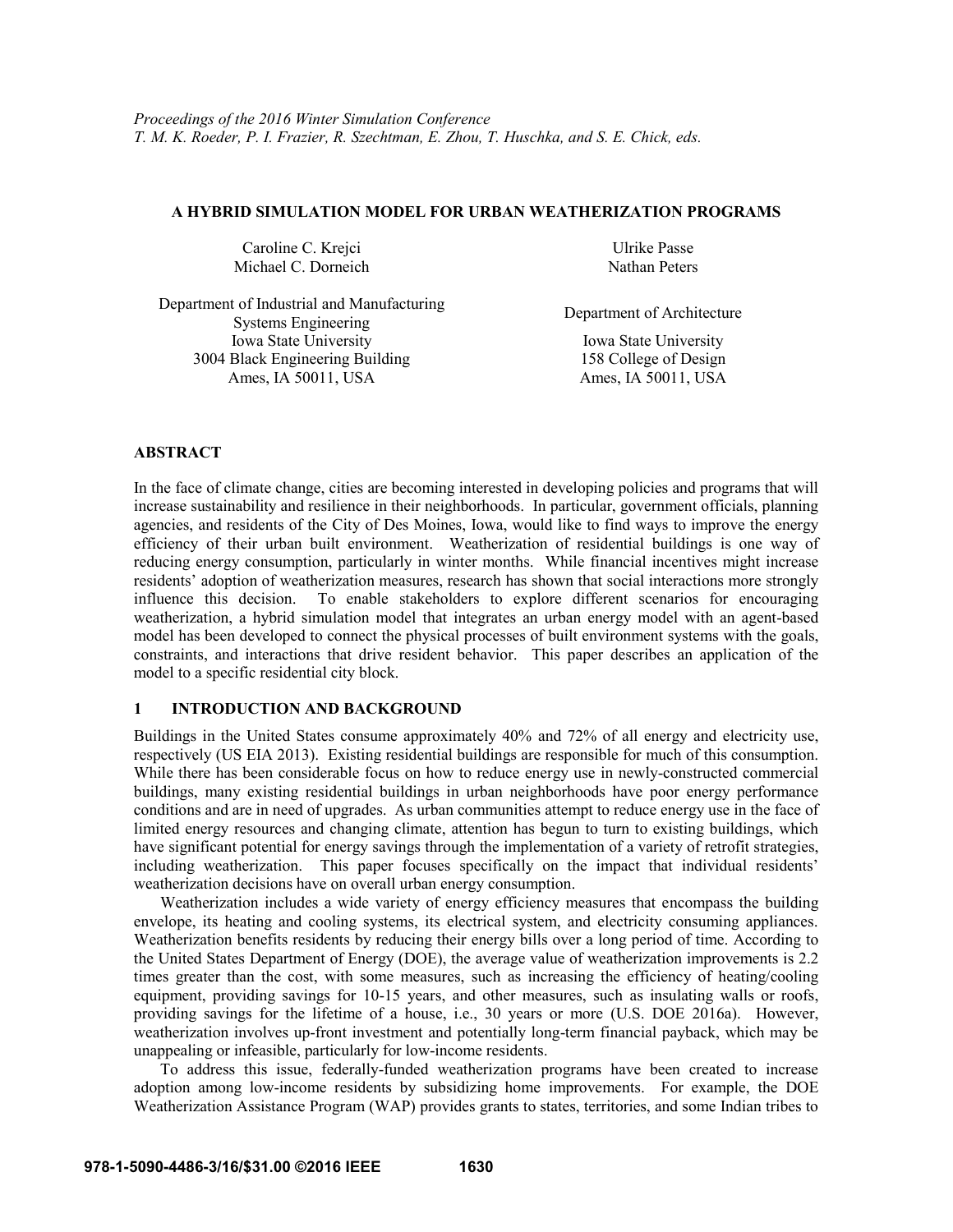improve the energy efficiency of the homes of low-income families. These governments, in turn, contract with local governments and nonprofit agencies to provide qualified residents with state-of-the-art and cost-effective energy efficiency upgrades that improve their building's thermal performance. Since the program began in 1976, the DOE has helped improve the lives of than 7 million families by reducing their energy bills (U.S. DOE 2016b). Furthermore, these upgrades not only increase energy performance, but also address health concerns associated with poor indoor air quality.

 Despite these benefits, government programs that subsidize weatherization are often inefficient and underutilized (Fowlie, Greenstone, and Wolfram 2015). Reasons for this vary. Many low-income residents are unaware that they are qualified to receive weatherization assistance, and even if they are aware, the application and approval process is often slow and inconvenient (Higgins and Lutzenhiser 1995). However, awareness alone is not enough to encourage widespread adoption. In a recent study Ternes et al. (2007) concluded that the success of a weatherization program depends on whether the program is framed as a social policy-oriented program or an energy-related program. This suggests that energy-related benefits are not well understood nor well communicated.

 Innate human biases also confound residents' decision to weatherize and contribute to a lack of enthusiasm for weatherization programs. According to Stern (2014, p. 44), the determinants of residents' energy-consuming behaviors are "many, complex, and context-dependent". These behaviors result from complex and sometimes apparently paradoxical interactions among the nature of the decision, the characteristics of the decision-maker, and the natural, designed, and social characteristics of the environment (Guerin, Yust, and Coopet 2000; Madlener and Harmsen-van Hout 2011; Wilson and Dowlatabadi 2007). One ethnographic study found that few households took serious interest in easy weatherization measures, even those that had been willing to invest in expensive retrofits (Wilk and Wilhite 1985). This was due to the relative "invisibility" and lack of "glamour" of weatherization; unlike major home improvements, it does not affect the value of the house, nor does it send a visible sign of identity-related values to neighbors or friends.

 Another study revealed that identical weatherization programs offered by different utility companies had rates of uptake almost an order of magnitude apart (Stern et al. 1985). The study concluded that there was no systematic relationship between the adoption of weatherization measures and the size of a subsidy (p. 170). However, "marketing" the incentive through a community group was one of the best ways to improve participation rates, especially for low-income households. A nationally-representative survey confirmed the importance of social variables, finding that having interactions with others about energy issues was the single largest determinant of weatherization (Southwell and Murphy 2014). In fact, residents that participated in such social interactions were more than twice as likely to have weatherized their homes. This is likely because the interactions served to convey locally relevant knowledge about weatherization, as well as social norms, both descriptive ("people like us weatherize") and injunctive ("it's good to weatherize"). By contrast, general knowledge about energy – the ordinary content of most campaigns – had little impact. Based on these findings, it is critical that urban policymakers consider the implications of social interactions for the success of weatherization programs. Understanding how interactions and information sharing in a community influence its residents' decisions could greatly help governments and planners leverage this social tendency for improved energy efficiency outcomes.

Agent-based modeling (ABM) has proven to be a popular method of analyzing the impacts of individual occupants' decisions with respect to energy use and conservation. Most models described in the literature focus on the energy-related behaviors of heterogeneous commercial building occupants (e.g., opening windows, turning on fans, or removing layers of clothing), with an objective of finding ways to reduce energy usage while maintaining adequate occupant thermal comfort (e.g., Langevin, Wen, and Gurian 2015). Many of these models link the ABM to a building energy simulation model, which is typically EnergyPlus (Cao, Wang, and Song 2015; Lee and Malkawi 2014; Azar and Menassa 2012). The literature describing ABMs of residential energy applications is sparser. Hicks, Theis, and Zellner (2015) developed an ABM that captures the adoption of energy-efficient lighting technologies (e.g., LEDs) among individual residents, using survey data to inform agent behavior. Chen, Taylor, and Wei (2012) used individual resident electricity consumption data to inform the development of an ABM to analyze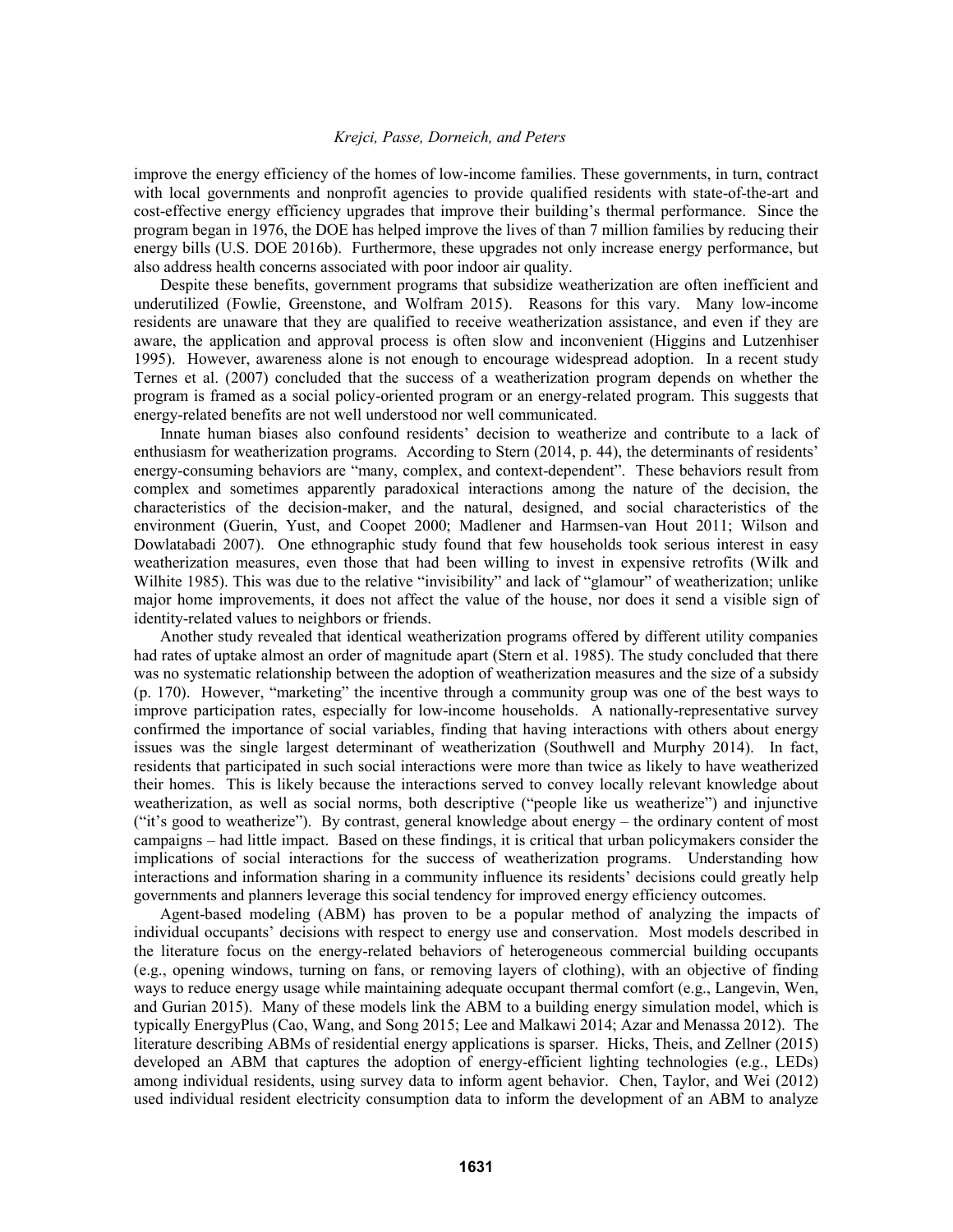the effects of social network structure on energy conservation behaviors. They found that strong associations among network members had a greater influence on energy conservation behavior than network size. Friege, Holtz, and Chappin (2016) incorporated social and geographic factors into an ABM of individuals' decisions to install insulation in their homes. Their results suggest that the residents' social networks have a much stronger influence on this decision than financial incentives.

 To help the City of Des Moines, Iowa, assess the implications of various policies in support of weatherization, a hybrid simulation model of a residential block in the Capitol East Neighborhood has been developed. An urban energy model, which calculates the monthly energy consumption of the buildings, provides the inputs to an agent-based model, which captures the decision making and interactions of the residents with respect to weatherization. This paper describes the model and provides an example of how the model can be used to assess weatherization adoption rates and overall energy consumption over time for an urban neighborhood under varying experimental conditions.

#### **2 HYBRID SIMULATION MODEL OF URBAN WEATHERIZATION**

This section provides relevant background information on the Capitol East Neighborhood, which was selected as a test case for the hybrid simulation modeling methodology. The two constituent simulation models that comprise the hybrid model are then described in detail.

## **2.1 Case Study: Capitol East Neighborhood**

The Capitol East Neighborhood was chosen as a test case for a pilot study, primarily because of its social and economic composition. In the 1990s Capitol East was one of the first neighborhoods in Des Moines to take part in the neighborhood revitalization program "to help enhance, stabilize and revitalize neighborhoods" throughout Des Moines (Capitol East Neighborhood Charter Plan Update 2014). This is an indication for a strong neighborhood association and buy-in by the local residents, which will be important for future development and implementation of modeling and decision support tools.

 Capitol East is situated just east of the Iowa state capitol building, near downtown Des Moines. It is a young and diverse neighborhood, but it faces some economic challenges: its median income is less than half the Des Moines average, and there are more renter-occupied properties than other neighborhoods in Des Moines. Capitol East has been targeted by Habitat for Humanity's "Rock the Block" program, which includes building ramps and door modifications, repairing roofs, porches, siding, windows, driveways and sidewalks, insulating, weatherstripping, painting, landscaping and other maintenance projects. The hybrid simulation model described in this paper has been developed as a decision support tool that will help city officials, planners, and residents to develop policies and programs that will enhance these efforts and increase weatherization adoption among Capitol East residents.

#### **2.2 Urban Energy Model**

To generate the comparative building energy consumption data that informs the weatherization decisions of the agents in the agent-based model (described below), a detailed energy model of a single residential block in the Capitol East Neighborhood was developed to show the potential energy savings that would result from a resident's decision to weatherize their home. The one-block area of the neighborhood that was chosen for this analysis was selected because of the similarity of the buildings in both use and construction, while still representing a large range of square footage. The 29 buildings that comprise this block are all residential and built with wood-framed construction. Rhinoceros 3D and the Urban Modelling Interface (UMI) plugin from MIT's Sustainable Design Lab (Reinhart et al. 2013) were used to create a digital model of the block and then simulate the energy performance of each house within the selected area, based on generalized building characteristics templates. UMI offers the ability to edit the material assembly of individual houses in the neighborhood, such that the potential impact of different weatherization strategies (e.g., re-caulking windows to decrease air infiltration; adding spray insulation in unfinished attics to prevent heat loss during the winter) can be tested. Datasets that represent pre- and post-weatherization conditions and energy consumption can then be compiled.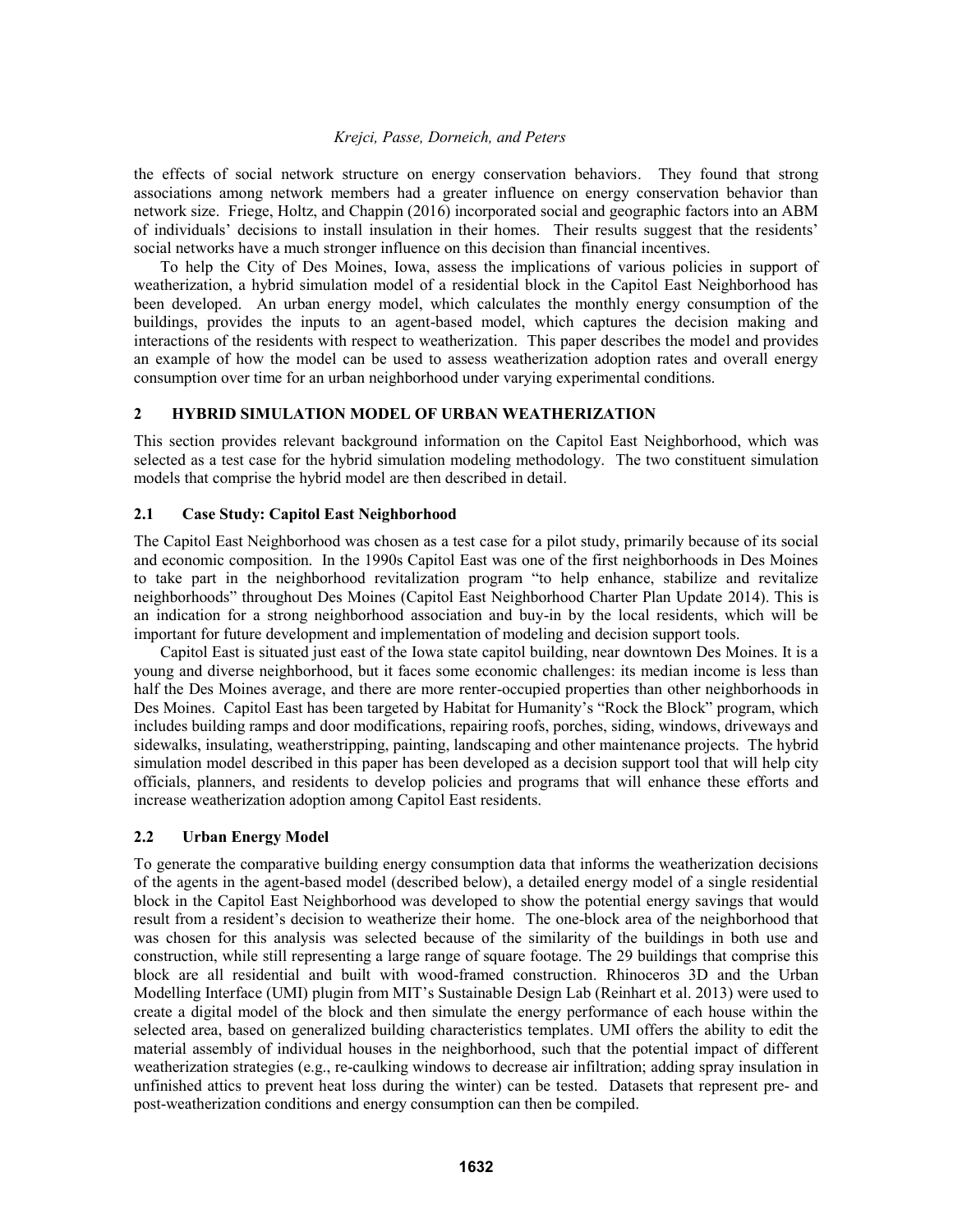The first step in developing the energy use model was to model the physical geometry of the neighborhood with Rhinoceros 3D. Spatial information used to model building footprints, streets, sidewalks and lot boundaries was extracted from GIS maps that are maintained by the City of Des Moines. Rough floor plans that indicate which areas are more than one story high are available for each house, and this information was used to refine the individual 3D building models. The second step was to use the information available in the Polk County Assessor's database (Polk County Assessor 2015) to extract the building-related data needed to build the UMI simulation model. Each building's address, parcel number, number of building stories, date of construction, and number of separate residences contained within were extracted. An identification system for each house was derived from the parcel number of each lot and was used to cross-reference information between the Rhino-UMI model and the Assessor's data. The 3D building models were created by extruding each building's footprint to the given roof elevation included within the GIS data, and then manually edited later using measurements from the Assessor's floorplans to more accurately reflect the true size of the house. This step is important, because the UMI energy simulation analyzes each structure based on the volume of a given structure, and most multiple-story houses are only "full height" over a certain percentage of their floor area. Once the 3D model of the neighborhood block was constructed, it was ready be used to simulate each building's energy performance, yielding energy consumption data that would serve as inputs to the agent-based model.

#### **2.3 Agent-Based Model**

In this section, the agent-based model (ABM) of the Capitol East Neighborhood block is described. The model was built using NetLogo (v. 5.0.2). First, the agents are described, and then an overview of the ABM submodels is provided.

## **2.3.1 Agents**

A single agent type inhabits the ABM – the household agent. There are 29 household agents in the model, each of which represents the occupants of a household in the selected block of the Capitol East Neighborhood. Each agent represents a household of people, rather than an individual occupant, since the decision to weatherize is assumed to be made at the household level. It is assumed that every agent is qualified to receive weatherization assistance. Weatherization assistance is assumed to include full financial support (i.e., the applicant pays nothing out of pocket) and implementation assistance (i.e., experienced installers perform the weatherization implementation tasks). Each household agent is characterized by four key parameters, which have values that are held constant over the entire 24-month simulation run:

- *House number*: Each household agent is assigned a unique house number, which links the agents to their respective buildings in the Rhino-UMI model.
- *Household monthly energy use*: The energy use generated by each agent's building (provided by the Rhino-UMI simulation output), both before and after weatherization, is assigned to each household agent.
- *Satisfaction threshold*: This defines the satisfaction (i.e., utility) value below which an agent is dissatisfied. The satisfaction threshold has the same value for all agents and is set to 0.25.
- *Social network*: Each agent is assigned to a group of agents that comprises its social network. The size of the agents' networks is varied experimentally. It is assumed that the agent's social network contains only members of the 29-household block of Capitol East that is considered in this study.

Each agent is also characterized by eight state variables that may be updated in each monthly time-step:

 *Current weatherization level*: This variable can either take on a value of zero (i.e., the agent has not weatherized its home) or one (i.e., the agent has weatherized). Once an agent has weatherized, it is assumed that it cannot return to the non-weatherized state.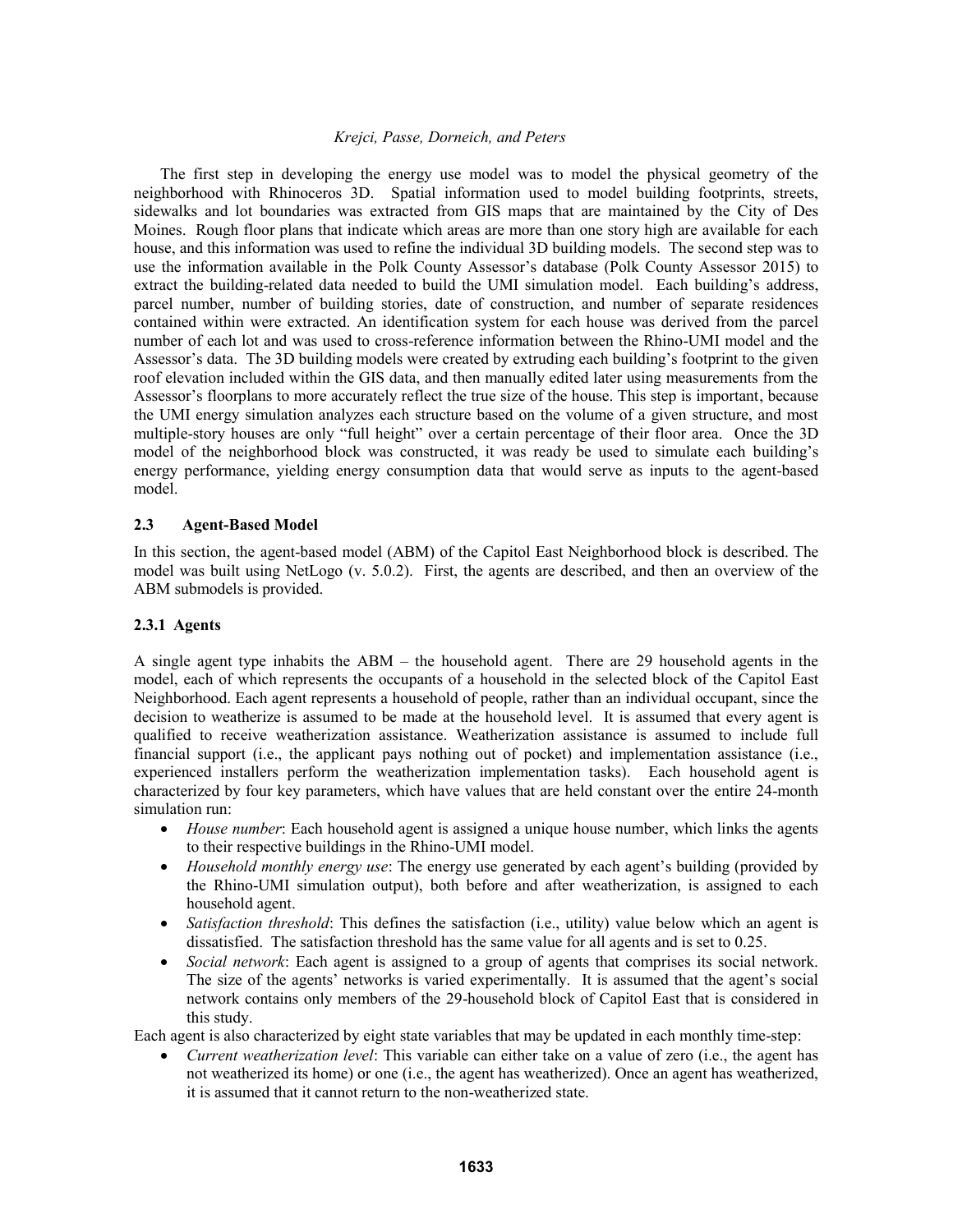*Current utility:* The agent's utility in a given month is assumed to be a linear function of its current energy costs  $c$ , where the minimum possible value (i.e., a utility of zero) occurs for the agent's maximum possible energy expenditure (*cmax*), and the maximum (i.e., a utility of one) occurs for the agent's minimum possible energy usage  $(c_{min})$ . These minimum and maximum values are provided by the Rhino-UMI energy use model. While a nonlinear utility function (e.g., an exponential function) could have been used to capture the effect of diminishing returns, a linear proportional scale was chosen for simplicity, primarily because of a lack of sufficient data to estimate the agents' risk tolerance parameters (Chelst and Canbolat 2012, pp. 137-139). The utility function is defined as follows:

$$
U(c) = \frac{c - c_{max}}{c_{min} - c_{max}}\tag{1}
$$

- *Utility history*: Each agent stores its "memory" of its energy costs from previous months in a list of length *m*. At the end of each month, the agent appends its current energy costs to the list and removes the oldest value (i.e., it "forgets" this value).
- *Cost history*: As with the utility history, each agent stores *m* energy cost values in this list, which represents the agent's "memory" of previous energy expenditures.
- *Satisfaction level*: Each agent's decision about weatherizing its home and applying for assistance is motivated by a weighted average of its utility history. The agent's current satisfaction level is based on a weighted average of the previous *m* months, where *m* is the experimentally-varied value of the agent's memory. The energy costs of more recent months are weighted more heavily to account for recency effects. For example, if  $m = 3$  and  $u_t$  is the agent's utility in time-step *t*, in the tenth month the agent's weighted utility is:

$$
U = 3u_{10} + 2u_9 + u_8 \tag{2}
$$

If the weighted utility value is less than the agent's threshold value, its satisfaction level is set to one (i.e., satisfied); otherwise, it is set to zero (i.e., dissatisfied).

- *Self-weatherization probability*: This value represents the likelihood in a given month that an agent will decide to pay out of pocket (i.e., without waiting to receive assistance) to weatherize its home. This value depends on the agent's estimate of the length of the payback period for weatherizing, which is calculated by dividing the cost of weatherization by the weighted average of the agent's cost history. The cost of weatherization is fixed throughout each simulation run and is assumed to be the same for each agent. It is also assumed that each agent is able to accurately assess this cost. The probability that an agent decides to pay for weatherization increases/decreases with decreasing/increasing payback period values.
- *Assistance status*: The value of this variable depends upon the stage that the agent is currently in with respect to applying for weatherization assistance. An agent's status can take on one of five discrete values:
	- o Level 0: The agent has not yet applied for assistance.
	- o Level 1: The agent has applied for assistance and is waiting for a response.
	- o Level 2: The agent has been approved to receive assistance.
	- o Level 3: The agent has made an appointment to receive weatherization assistance.
	- o Level 4: The agent's home has been weatherized by the agency providing the assistance.

If the agent has made an appointment to receive assistance, it may decide to cancel its appointment (i.e., its status may revert from Level 3 to Level 2). Otherwise, an agent's assistance status cannot return to a previous value.

 *Information level*: This value represents the degree to which an agent is informed about the weatherization assistance program (e.g., how to apply, whether they are eligible, what the potential benefits are). It falls between zero (i.e., completely uninformed) and one (i.e., fully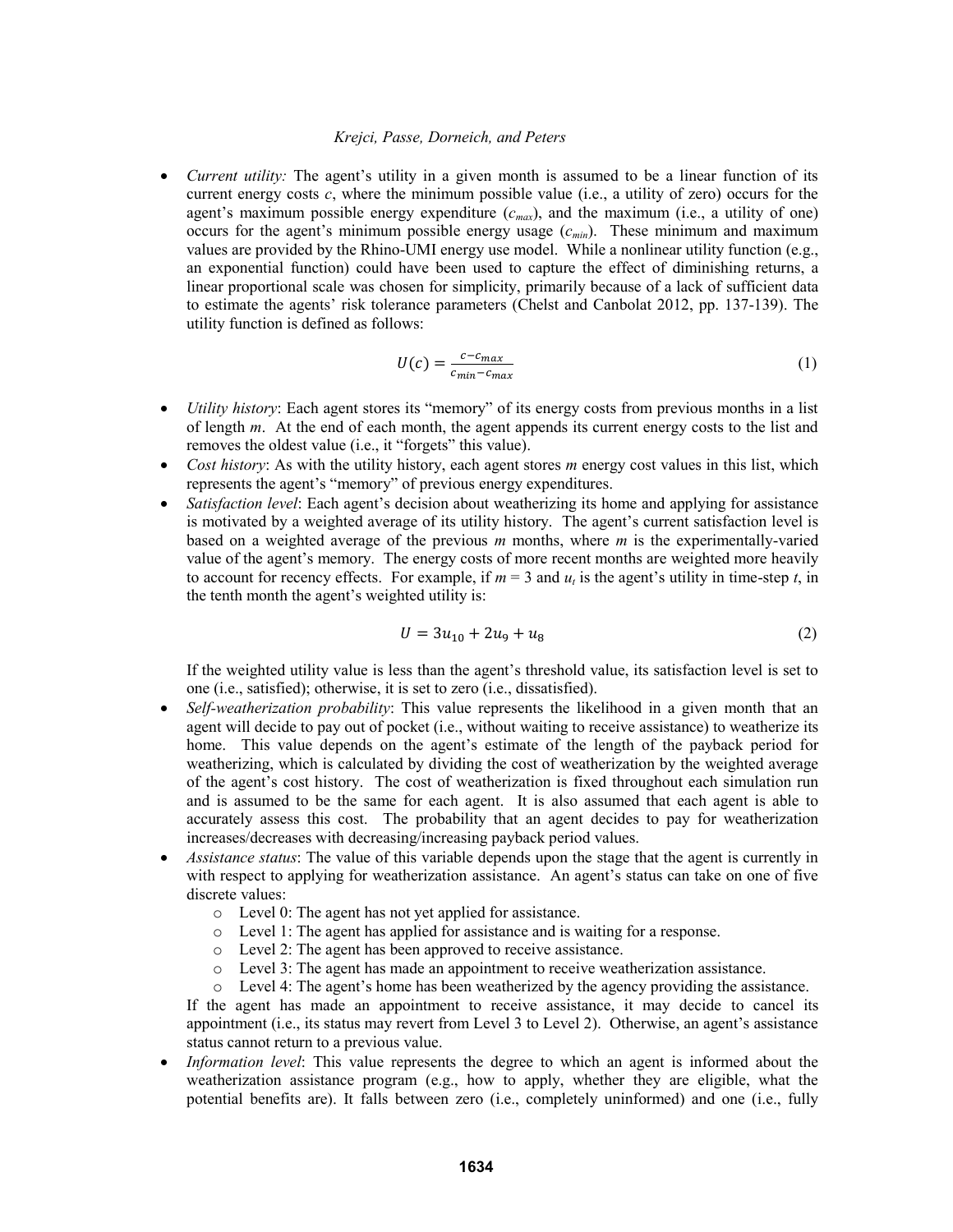informed). It is assumed that each agent's level of information will remain the same or will increase in each time-step; the agent never becomes less-informed.

#### **2.3.2 ABM Overview**

The ABM consists of five main submodels, which are described below. The initialization submodel is only run once, at the beginning of each simulation run. The remaining four submodels are run in sequence in each monthly time-step.

*Initialization*: The agents' houses are all assigned a unique number, which corresponds to their location in the neighborhood and the UMI model, and they are all initialized at a weatherization level of zero (i.e., no weatherization). The agents are initialized to an assistance status of zero (i.e., not applied), a satisfaction level of one (i.e., perfectly satisfied), an information level of zero (i.e., no information about assistance), and all entries in the utility history list set to one (i.e., perfect utility). Each agent's social network is also initialized with randomly-selected constituents – it is assumed that membership in a social group does not depend on the proximity of the agents' homes. The size of each agent's network is experimentally varied, and it is assumed that each agent is a member of only one social network (i.e., there are no overlapping groups). Finally, each agent is assigned 24 energy consumption values (in kilowatt hours) that are specific to its own house that were generated by the Rhino-UMI energy use model. The first 12 values correspond to the monthly energy consumption for the agent's house without any weatherization. The remaining 12 values represent the monthly energy consumption with weatherization applied to the agent's home.

*Update application and weatherization status*: If the agent's assistance status is at level 1 (i.e., it has applied for assistance and is waiting for a response) or level 3 (i.e., it has made an appointment and is waiting for service), and the waiting period for that agent has ended in the current time-step, the agent's status is updated to level 2 (i.e., it has been approved for assistance) or level 4 (i.e., it has received weatherization assistance), respectively. If the agent is now at level 4, its current weatherization status is updated from zero (i.e., not weatherized) to one (i.e., weatherized), and its utility and cost histories will be reinitialized.

*Update memory, assess satisfaction, and assess self-weatherization probability*: Based on its current weatherization level and the current month, each household agent determines its total monthly energy consumption (in kilowatt hours) and multiplies this value by the current cost per kilowatt hour to obtain the total energy cost for its home. This value is appended to the agent's cost history list, and the oldest value in this list is removed. The agent then calculates the weighted average of this updated list and uses it to update its self-weatherization probability. The agent uses its current energy cost value to calculate its current utility value, which it appends to its utility history list, and the oldest value in the list is removed. The agent accesses this list to calculate its weighted average utility value, which it compares to its threshold utility value. Based on this comparison, the agent's status is updated to "satisfied" or "dissatisfied".

*Gather information*: This submodel represents the agent's acquisition of information with respect to the weatherization assistance program. If the agent is already fully informed about the program (i.e., its information level is equal to one), then it does not execute this submodel. The increase in an agent's level of information is random and depends upon its interactions with other agents in the neighborhood, as well as its current satisfaction level. If the agent does not interact with other agents, as in the base-case experiment, then the incremental increase in information is simply a uniformly-distributed random value between zero and 0.05 (if the agent is satisfied) or zero and 0.10 (if the agent is dissatisfied), with an upper bound of 1.0 on the information level. This logic is based on the assumption that a dissatisfied agent will be more motivated to seek out information and will therefore be more likely to increase its knowledge of the assistance program in a given time-step.

If an agent is allowed to interact with other agents, its increase in information will depend upon the number of agents in its social network and the current state of the other agents in the model. In each timestep, it is assumed that an agent is guaranteed to interact and share information with every agent in its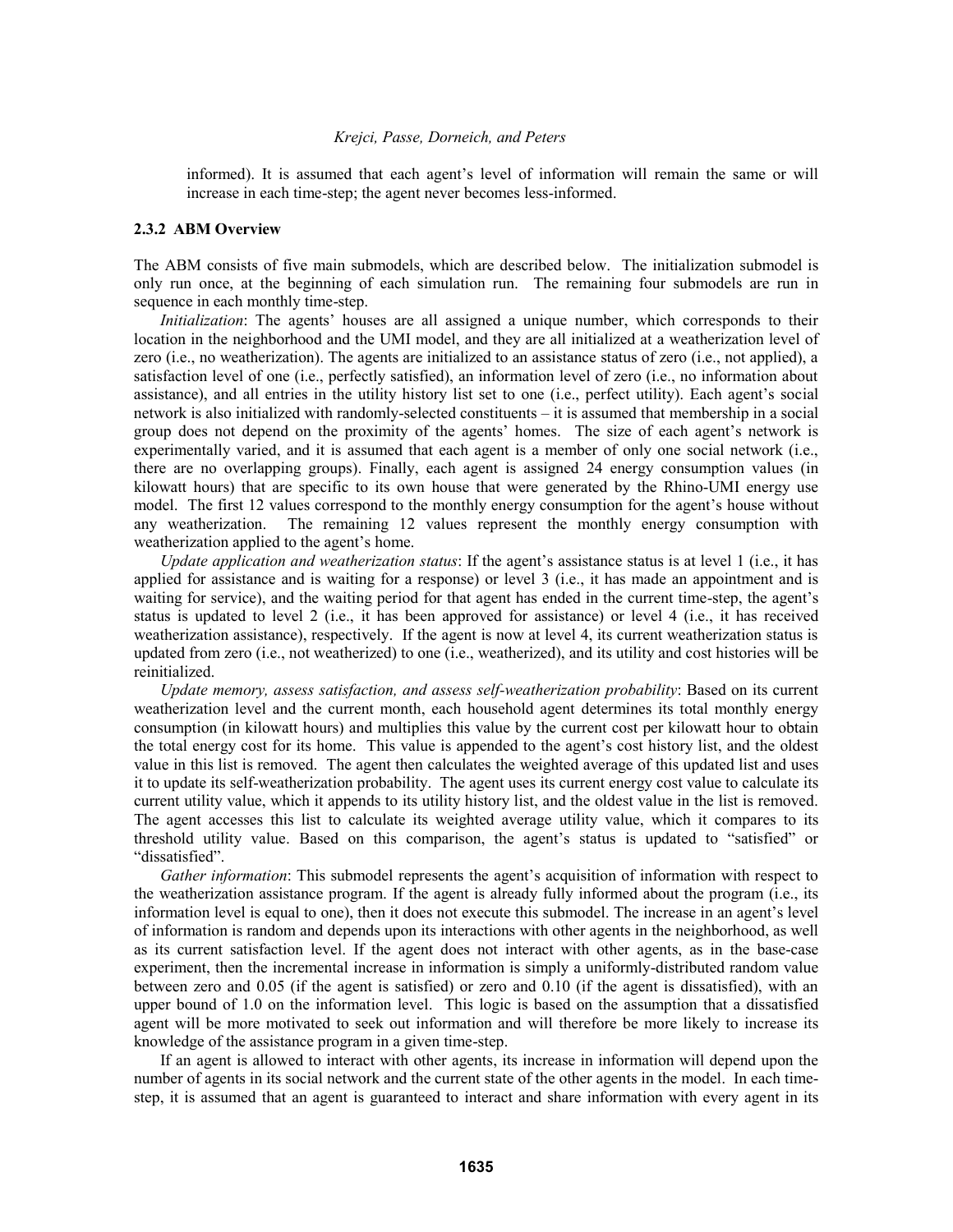social group. It is also possible that an agent will interact with agents outside its social network; however, these interactions are not guaranteed – the probability of interacting with each non-member in a given time-step is 0.10. When Agent A interacts with another Agent B, if Agent B previously received assistance to have its home weatherized and is currently satisfied, then Agent A's information level will increase. The size of the increase is random and depends upon Agent A's current satisfaction level: if Agent A is satisfied, then its information level will be incremented by a random amount between 0 and 0.10; if Agent A is dissatisfied, the increment will be a random value between 0 and 0.25. By contrast, if Agent B's home has been weatherized and it is satisfied, but it did not receive assistance (i.e., it paid for the weatherization out of pocket), then its interaction with Agent A will increase Agent A's selfweatherization probability by a random amount between 0 and 0.10 (if Agent A is currently satisfied) or 0 and 0.25 (if Agent A is currently dissatisfied).

*Deliberate*: This submodel includes each agent's decision process with respect to weatherization, both with and without support from the weatherization assistance program. If an agent is currently satisfied, the only potential change to its state variables is an update of its assistance status from level 3 to level 2 (i.e., it cancels its appointment). The probability that a satisfied agent cancels its appointment increases for increasing overall utility values, based on the assumption that a highly satisfied agent might not want to bother with the inconvenience of the weatherization appointment. The amount of time remaining is also a factor – if the agent has already waited a long time for the appointment, it is more likely to go ahead with the appointment than if it has just scheduled (i.e., the agent has a sunk cost bias with respect to waiting time). The probability of canceling is:

$$
P_{cancel} = U * (t_{\text{amountment}} - t_{\text{current}}) \tag{3}
$$

 If an agent is dissatisfied, and its assistance status is at level 0 (i.e., it has not applied for assistance), it must first decide whether it will apply for assistance. This decision depends on the agent's weighted average utility and its information level. The lower the utility value and the higher the information level, the greater the likelihood is that an agent will apply. The probability that an agent with information level *i* will apply is:

$$
P_{apply} = (0.1 - 0.1 * U + 0.1 * i)
$$
\n(4)

 If the agent decides to apply, its assistance status is updated to level 1. It is also assigned a randomlyselected application waiting period, where the maximum possible wait time is six months. If the agent decides not to apply, it will subsequently consider whether or not it will pay for weatherization out of pocket, with a likelihood that is defined by the agent's self-weatherization probability. If the agent decides to weatherize without assistance, it is assumed that it does not have to wait – its current weatherization status is updated from zero to one in the current time-step.

If an agent is dissatisfied, and its assistance status is at level 1 (i.e., it has applied for assistance and is waiting for a response), it must decide whether to continue waiting for a response or to pay for weatherization out of pocket. The probability that an agent will decide to pay to weatherize its home increases for larger self-weatherization probability values and longer elapsed wait times. If the agent decides to pay, it is assumed that the agent's home will be weatherized in the current time-step.

If an agent is dissatisfied, and its assistance status is at level 2 (i.e., it has been approved for assistance), it is assumed that the agent will schedule an appointment for weatherization assistance. Its assistance status is updated to level 3, and it is assigned a randomly-selected appointment waiting period, where the maximum possible wait time for an appointment is two months. If a dissatisfied agent has previously made an appointment to receive weatherization assistance (i.e., its assistance status is at level 3), it is assumed that the agent will continue waiting for its appointment.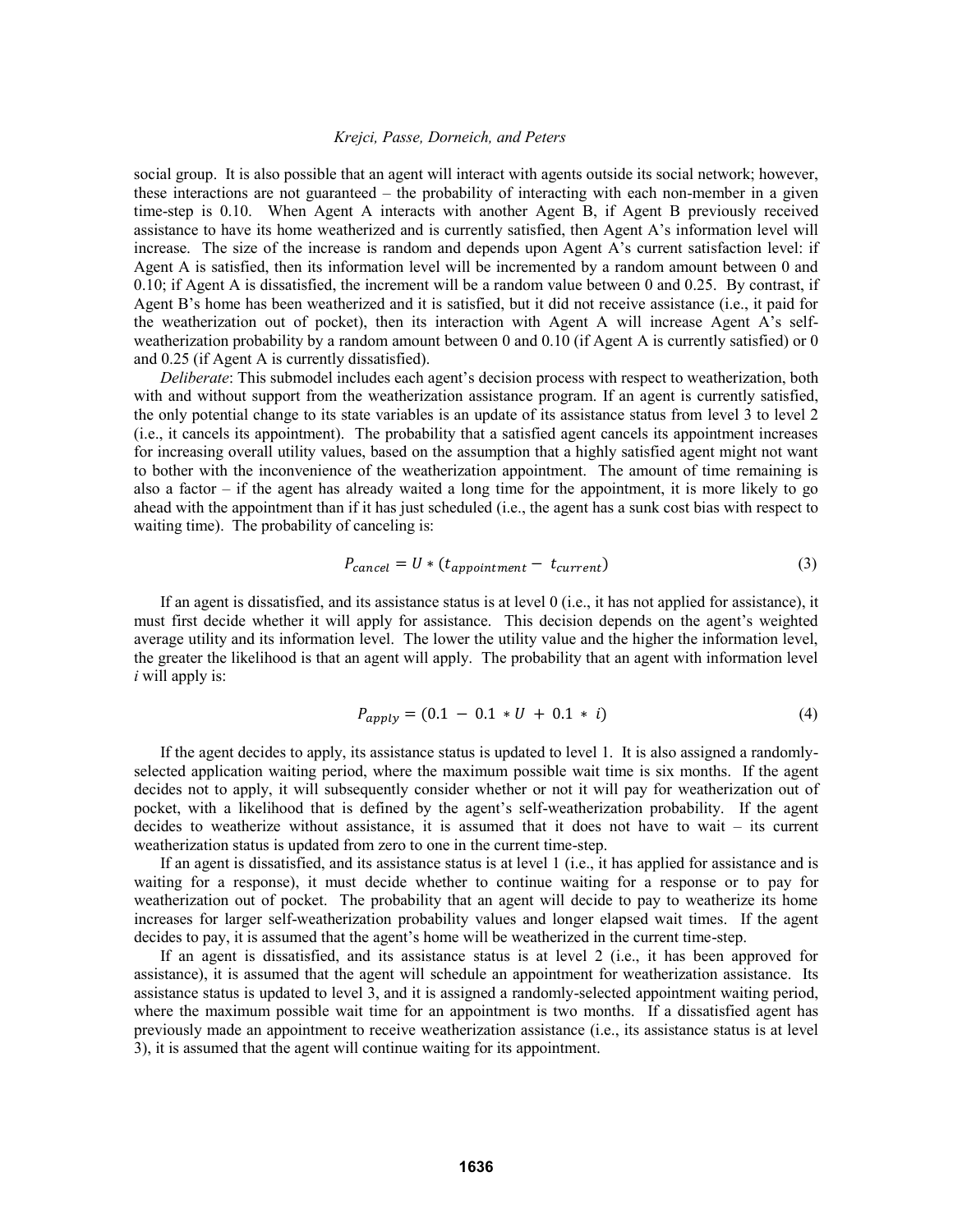#### **3 EXPERIMENTATION AND RESULTS**

Creating a comparative energy consumption dataset required that the energy use model represent pre- and post-weatherization conditions. UMI was used to assign a simulation template to each of the 29 houses in the 3D Rhino building model. This template reflects the construction type and condition of the house. UMI translated this information into values of thermal performance and infiltration rate (i.e., the rate at which a given structure allows conditioned air to exchange with unconditioned outdoor air), which have a significant impact on energy consumption. Using infiltration rate and thermal resistance as the target impact areas, the baseline pre-weatherization file used the ASHRAE minimum performance requirement for attic insulation within wood framed attic construction (i.e., a 0.15 meter thick layer of fiberglass batt insulation and a 0.12 meter thick layer of polystyrene insulation). The total R-value of the roof assembly was 8.55 m<sup>2</sup> K/W. The post-weatherization file doubled the thickness of both layers to 0.3 meters and 0.24 meters, respectively, increasing the R-value to 16.04  $m^2$  K/W. The assumed air infiltration rate for existing structures in the baseline template was 0.75 ach, and the post-weatherization rate was 0.25 ach.

 Combined with a historical weather file (TMY3/EPW) for the City of Des Moines (https://energyplus.net/weather), the model was then used to simulate the monthly energy performance of each household, split into subcategories such as heating, cooling, and lighting. The simulation was run twice – once using the pre-weatherization templates, and then again using the post-weatherization templates. This yielded two comparative data sets, which were exported as text files. A color-coded visualization of the pre-weatherized energy consumption for the 29 houses is shown in Figure 1.

 To verify the ABM and to demonstrate its ability to incorporate the effects of various factors (including social interactions) on household agents' weatherization decisions, a set of experimental scenarios was developed and tested over 24-month replications. In the first set of scenarios, the agents were not allowed to interact or share information about their weatherization experiences. In the second set of experiments, all 29 agents were allowed to share information in each time-step (i.e., there was a single 29-member social network). In the third set of experiments, the agents were broken into six mutually exclusive social networks (i.e., five groups of five agents and one group of four agents), and the agents were allowed to share information within groups. Within all three information-sharing scenarios, the lengths of the agents' utility and cost histories were varied such that they all had either "short" memories (i.e., they could hold two months of data) or "long" memories (i.e., they could hold five months of data), for a total of six unique experimental configurations. The experimental design is summarized in Table 1. For each scenario, thirty 24-month replications were run. In each replication, two measures of system performance were captured: the number of weatherized buildings in each monthly time-step, and the average monthly energy consumption for the entire 29-building block (in kilowatt hours).



Figure 1: Energy visualization showing the current energy consumption of all residential parcels on a single block in Capitol East for the pre-weatherized condition.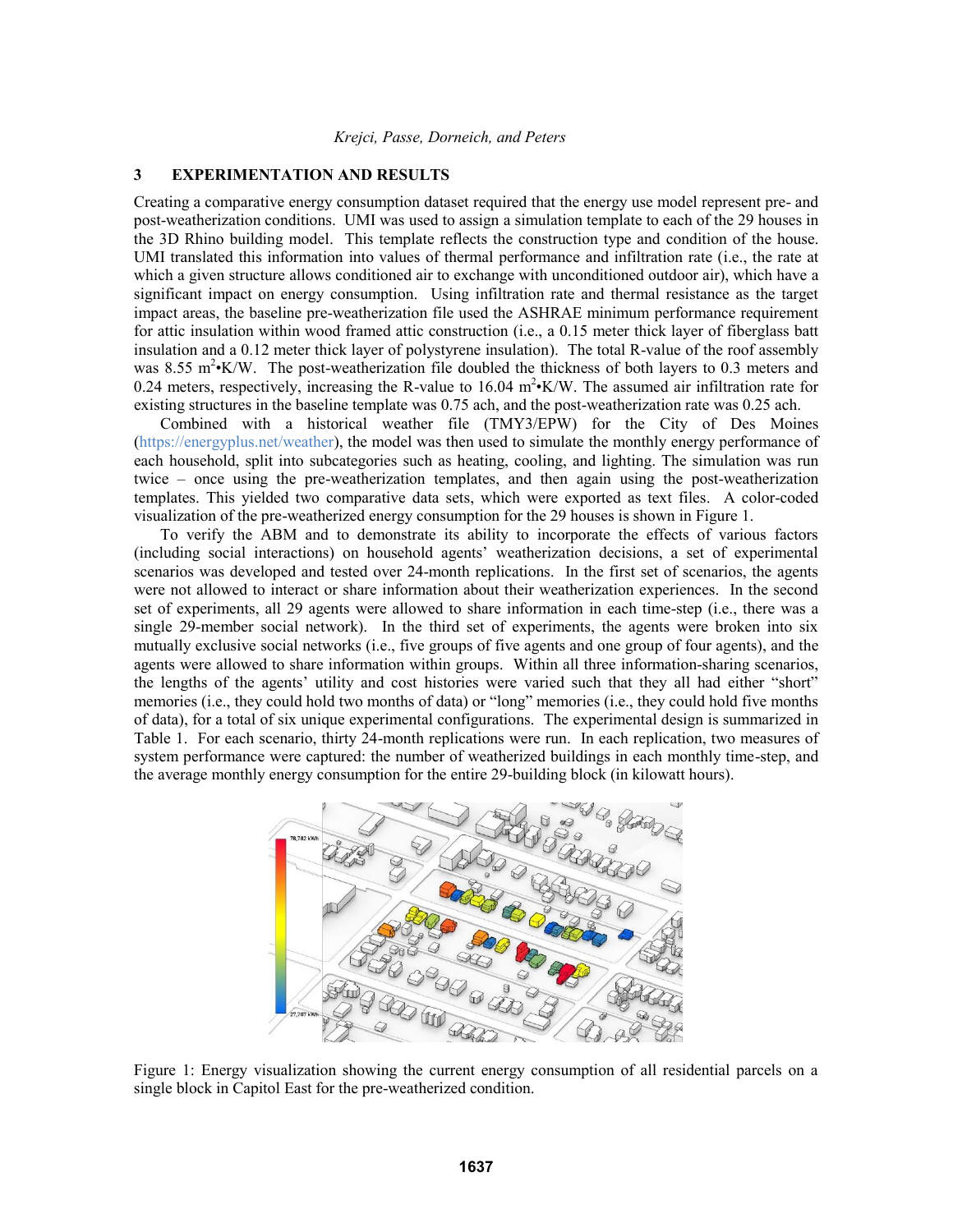| <b>Input Parameter</b>  | <b>Experimental Values</b>             |
|-------------------------|----------------------------------------|
| agent interactions      | allowed / not allowed                  |
| $#$ agent social groups | one $\sin$                             |
| agent memory length     | short $(2$ months) / long $(5$ months) |

Table 1: Summary of ABM experimental conditions.

 The plots in Figure 2 show how many of the 29 household agents decided to weatherize their homes over the course of a single representative 24-month replication when they were not allowed to interact or share weatherization information with one another. The plot in Figure 2a was generated for the scenario in which the agents had short memories, whereas the plot in Figure 2b shows results for agents with long memories. As the figures indicate, more agents tended to weatherize when they had short memories – they were apparently more sensitive to the high energy costs that occurred in the winter months. However, without any information sharing among agents, overall adoption rates were relatively low.



Figure 2: Number of weatherized buildings over 24 months for a single replication, without interactions among agents with a) short and b) long memories.

 By contrast, when the agents were allowed to interact and share information, the number of agents that decided to weatherize was typically higher, although the length of the agents' memories affected the outcome significantly. The plots in Figure 3 show the number of agents that decided to weatherize over the course of a single representative 24-month replication in which there were six social networks for agent interactions. In the scenario that yielded Figure 3a, the agents' memory lengths were short (i.e., two months). By the end of the simulation run, all 29 agents had decided to weatherize. For the scenario represented by Figure 3b, the agents had long (i.e. 5-month) memories, and only three agents adopted weatherization measures. For the long-memory scenario, it seems that the influence of social interactions was tempered by the reductions in energy costs that occur in the warmer months.



Figure 3: Number of weatherized buildings over 24 months for a single replication, with interactions occurring within six social networks of agents with a) short and b) long memories.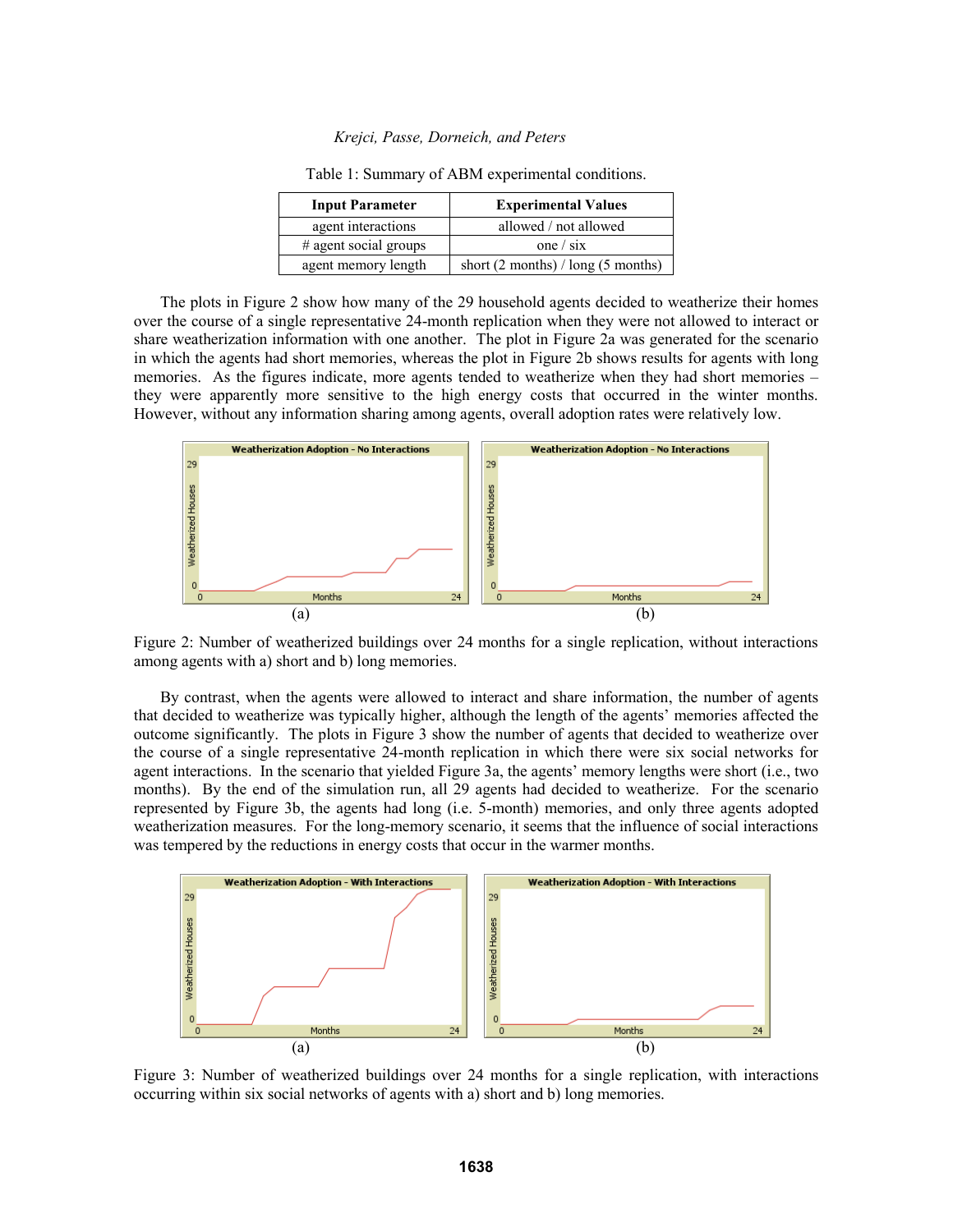Figures 4a and 4b show the mean values and associated 95% confidence intervals for the number of weatherized households and overall neighborhood energy consumption, respectively, at the end of each of thirty 24-month simulated replications, for each of the six experimental scenarios. When the household agents are allowed to interact and share information about the positive impacts of weatherization, if they have short memories (i.e., they are more sensitive to energy cost increases that occur in a given month), more agents decide to weatherize, and neighborhood energy consumption reduces accordingly. However, if the agents have long memories, weatherization and energy consumption outcomes do not benefit much from social interactions and information sharing. While longer agent memories were expected to have a tempering effect on weatherization adoption rates, the strength of this effect was somewhat surprising. The results of these experiments suggest that weatherization could be encouraged through periodic reminders to homeowners about high winter heating costs. For example, in the summer, the utility company could send residents a twelve-month graphical energy use summary that clearly indicates the winter peaks. Additionally, the City of Des Moines might consider organizing and/or attending periodic social events (e.g., neighborhood picnics, church events) to encourage discussion about weatherization.



Figure 4: The effects of different combinations of agent memory length and social network structure on a) the mean number of weatherized buildings and b) the mean monthly system energy consumption.

#### **4 CONCLUSION**

This paper has demonstrated the usefulness of combining a Rhino-UMI building energy use simulation model with an agent-based model in modeling weatherization decisions in a community. This conceptual hybrid model is the first step in a larger data collection and modeling effort to assist planners and government officials in the City of Des Moines in making decisions about the most effective policies to encourage residents to weatherize and conserve energy. Although the initial focus of this project is on the Capitol East Neighborhood, other neighborhoods in Des Moines are also of interest. Different neighborhoods are likely to have different types of building construction, and residents will likely differ in their attitudes about weatherization and energy conservation, their financial constraints, and their social network structures. The hybrid Rhino-UMI/ABM modeling methodology is particularly well-suited to capturing this heterogeneity of physical and human entities across the urban landscape, enabling decision makers to tailor their policy approaches appropriately for each neighborhood.

 While the energy use model is based on publicly available data for residential buildings in the Capitol East Neighborhood of Des Moines, the other parameter values and the relationships among variables in the ABM, including the agents' logic and behaviors, are theoretical. That is, they are currently based on assumptions that are supported by the literature and expert opinion, rather than empirical data from Capitol East. As such, the version of the model presented in this paper has not been validated. However, ongoing research involves the development of methods to engage the community and gather empirical data about the residents' beliefs, objectives, and social networks. Once this empirical data is available, it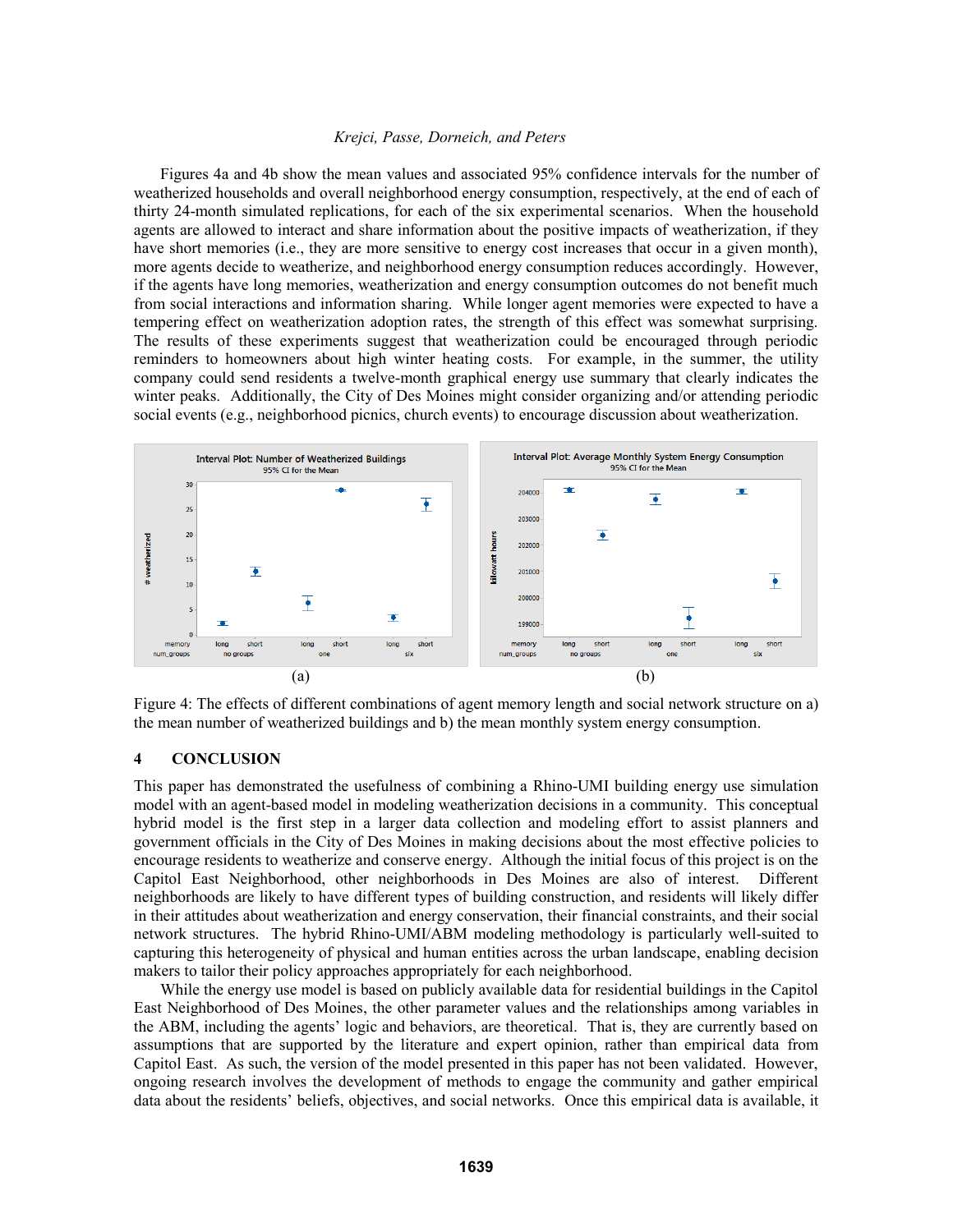will be incorporated into the ABM, and at that time an effort will be made to at least partly validate the model.

 In the meantime, there are many potential avenues for future experimentation with and development of the existing theoretical model. For example, in the current version of the ABM, it is assumed that home ownership does not affect the occupants' decisions. However, this assumption could be modified to account for a mix of occupants in the neighborhood – those who own their homes and those who are renters, since this factor will very likely influence the decision to weatherize. Currently, the agents are assumed to have perfect information about the costs and benefits of weatherization – this assumption could be relaxed for greater realism, such that agents have imperfect estimates of these values. Also, in the current model, it was assumed that only two levels of weatherization were possible. However, the Rhino-UMI model has the ability to generate energy consumption values for a variety of different levels of weatherization, and the ABM could be adapted to allow residents to select from multiple weatherization options. With these modifications and the inclusion of empirical data, the hybrid Rhino-UMI/ABM modeling methodology described in this paper has significant potential for supporting urban policy and planning decisions that will yield a more sustainable and resilient City of Des Moines.

#### **REFERENCES**

- Azar, E. and Menassa, C. 2012. "Agent-Based Modeling of Occupants and Their Impact on Energy Use in Commercial Buildings." *Journal of Computing in Civil Engineering* 26(4):506-518.
- Cao, Y., Wang, T., and Song, X. 2015. "An Energy-Aware, Agent-Based Maintenance-Scheduling Framework to Improve Occupant Satisfaction". *Automation in Construction* 60: 49-57.
- Capitol East Neighborhood Charter Plan Update. 2014. Retrieved from: https://www.dmgov.org/Departments/CommunityDevelopment/PDF/Capitol%20East%20Neighborho od%20Plan%20Update.pdf (accessed 12/13/2015).
- Chelst, K. and Canbolat, Y. B. 2012. *Value-Added Decision Making for Managers*. Boca Raton, FL: Taylor and Francis Group.
- Chen, J., Taylor, J.E., and Wei, H. 2012. "Modeling Building Occupant Network Energy Consumption Decision-Making: The Interplay between Network Structure and Conservation". *Energy and Buildings* 47:515-524.
- Fowlie, M., Greenstone, M., and Wolfram, C. 2015. "Are the Non-Monetary Costs of Energy Efficiency Investments Large? Understanding Low Take-up of a Free Energy Efficiency Program." *The American Economic Review* 105(5):201-204.
- Friege, J., Holtz, G., and Chappin, E. J. L. 2016. "Exploring Homeowners' Insulation Activity". *Journal of Artificial Societies and Social Simulation* 19(1)4. Retrieved from: http://jasss.soc.surrey.ac.uk/19/1/4.html (accessed 7/1/16).
- Guerin, D. A., Yust, B. L., and Coopet, J. G. 2000. "Occupant Predictors of Household Energy Behavior and Consumption Change as Found in Energy Studies since 1975." *Family and Consumer Sciences Research Journal* 29(1):48–80.
- Hicks, A. L., Theis, T. L., and Zellner, M. L. 2015. "Emergent Effects of Residential Lighting Choices: Prospects for Energy Savings". *Journal of Industrial Ecology* 19(2):285-295.
- Higgins, L. and Lutzenhiser, L. 1995. "Ceremonial Equity: Low-Income Energy Assistance and the Failure of Socio-Environmental Policy." *Social Problems* 42(4):468-492.
- Langevin, J., Wen, J., and Gurian, P.L. 2015. "Simulating the Human-Building Interaction: Development and Validation of an Agent-Based Model of Office Occupant Behaviors. *Building and Environment* 88:27-45.
- Lee, Y. S. and Malkawi, A. M. 2014. "Simulating Multiple Occupant Behaviors in Buildings: An Agent-Based Modeling Approach". *Energy and Buildings* 69:407-416.
- Madlener, R., and Harmsen-van Hout, M. J. W. 2011. "Consumer Behavior and the Use of Sustainable Energy." In *Handbook of Sustainable Energy*, edited by I. Galarraga, M. González-Eguino, and A. Markandya (181–210). Northampton, MA: Edward Elgar Publishing.